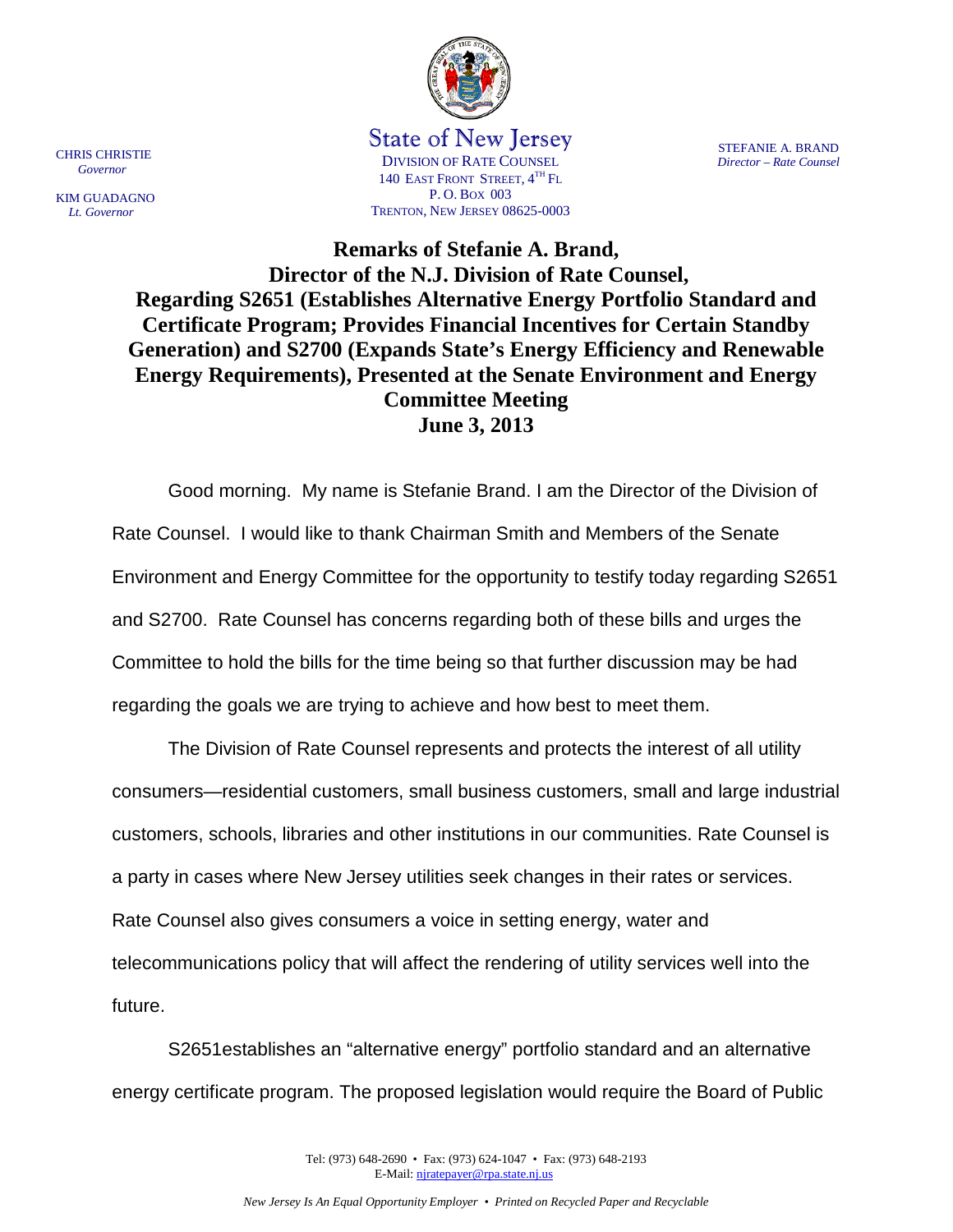Utilities to establish a standard requiring that a minimum percentage of electricity sold in the State be from "qualified alternative energy facilities." These facilities include combined heat and power ("CHP") facilities and facilities that use fuel cell technology. The proposed legislation provides for compliance with the standard through an alternative energy certificate program, or through a schedule of alternative energy compliance payments, which must exceed the market value of alternative energy certificates.

S2700 expands the definition of Class I and Class II renewable energy. New Class I energy includes "approved alternative sustainable technologies," that are DEPapproved and "reduce greenhouse gas emission on a net basis." This definition could also include CHP facilities and certain fuel cell technologies. The definition allows ratepayer subsidies for such technologies even if they rely on fossil fuels as their fuel source, as long as they only use a "de minimus" amount of fossil fuels. A second new category added to Class I renewable energy in the bill includes "industrial by-product technologies." This includes any electricity generated through the use of a by-product from an industrial process, specifically using exhaust gases and manufacturing byproducts of any kind. Such energy would be considered "Class I renewable" even if the industrial process were fueled entirely by a carbon-producing fossil fuel. In addition, the expanded definition of Class II renewable energy would define as renewable "microcombined heat and power generating equipment" that could be operated using entirely carbon dioxide producing fossil fuels.

Rate Counsel has significant concerns with both bills. First, it is important to remember that a portfolio standard and certificate program uses ratepayer subsidies to

2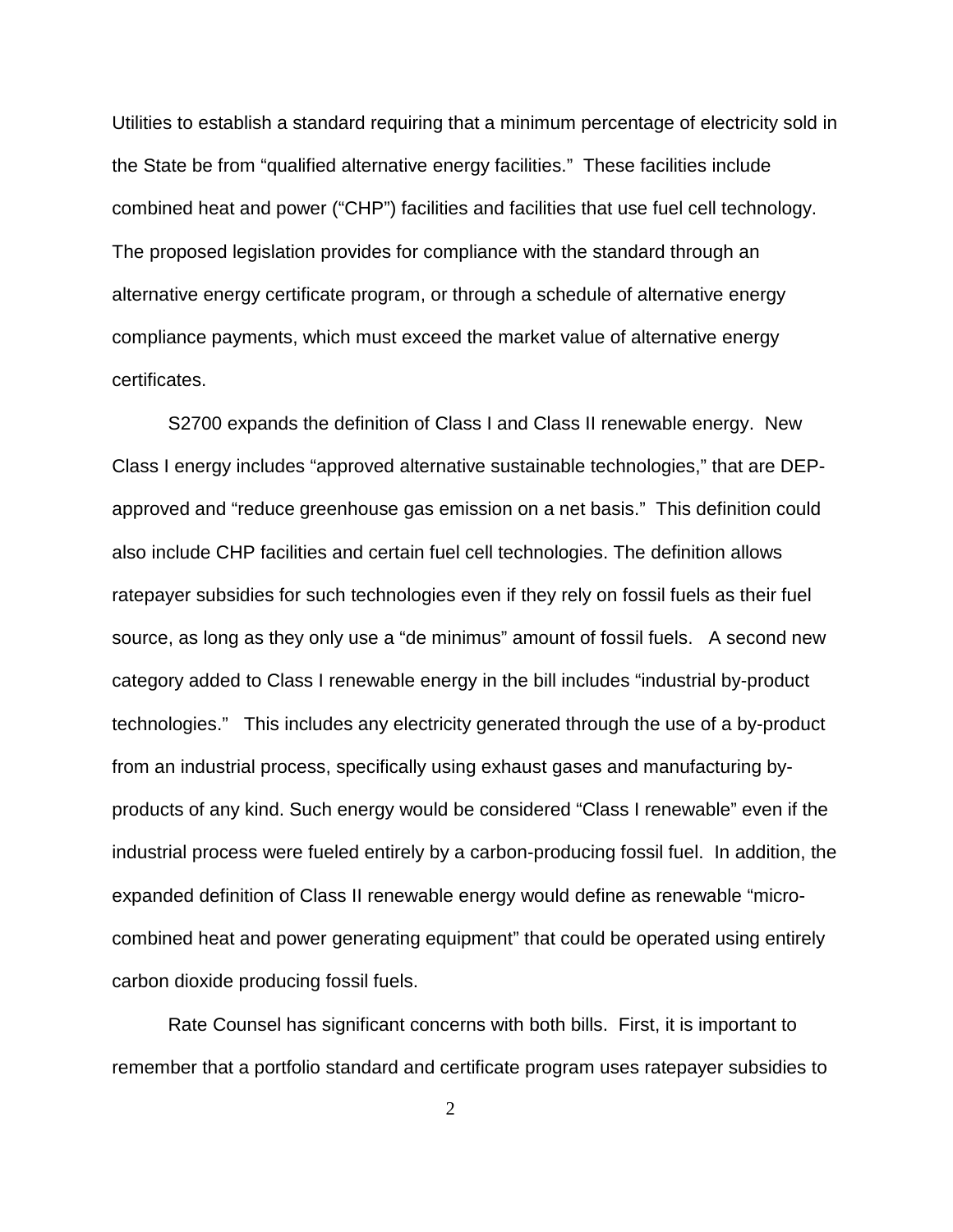promote technologies that are not cost effective in the traditional sense. The idea is that the subsidies will help "jump-start" the markets for technologies that the State, as a policy matter, seeks to encourage. Ratepayer subsidies should not be granted for technologies that are currently cost-effective and should be discontinued when a technology has advanced to the point where it is cost-effective. At that point, the positive benefits of the technology should be sufficient to encourage its use. Otherwise the subsidies may be counter-productive, serving as a disincentive to efficient operation and technological development. As some of the technologies included in this legislation should already be cost-effective without subsidies, they should not benefit from further ratepayer funding.

Rate Counsel also objects to allowing such subsidies for technologies that are carbon-producing. Even if a technology provides "net" carbon savings, it is not appropriate to subsidize every potentially beneficial technology given the extraordinary demand on ratepayer funds. Class I renewable energy that is net metered not only benefits from renewable energy credits, it is also exempt from certain charges such as the Societal Benefits Charge (SBC). The more exemptions we grant from the SBC, the greater the burden on the State's other utility customers, who will have to make up the difference to ensure that the clean energy programs remain adequately funded.

Portfolio standards and certificate programs are not necessary or appropriate for every green technology. In fact, they tend to be expensive, opaque, and complicated. Measurement and verification are difficult, and the public ends up not really knowing how much they are spending to support technologies that should be sustainable with private funding. If the State seeks to encourage these technologies, there are less

3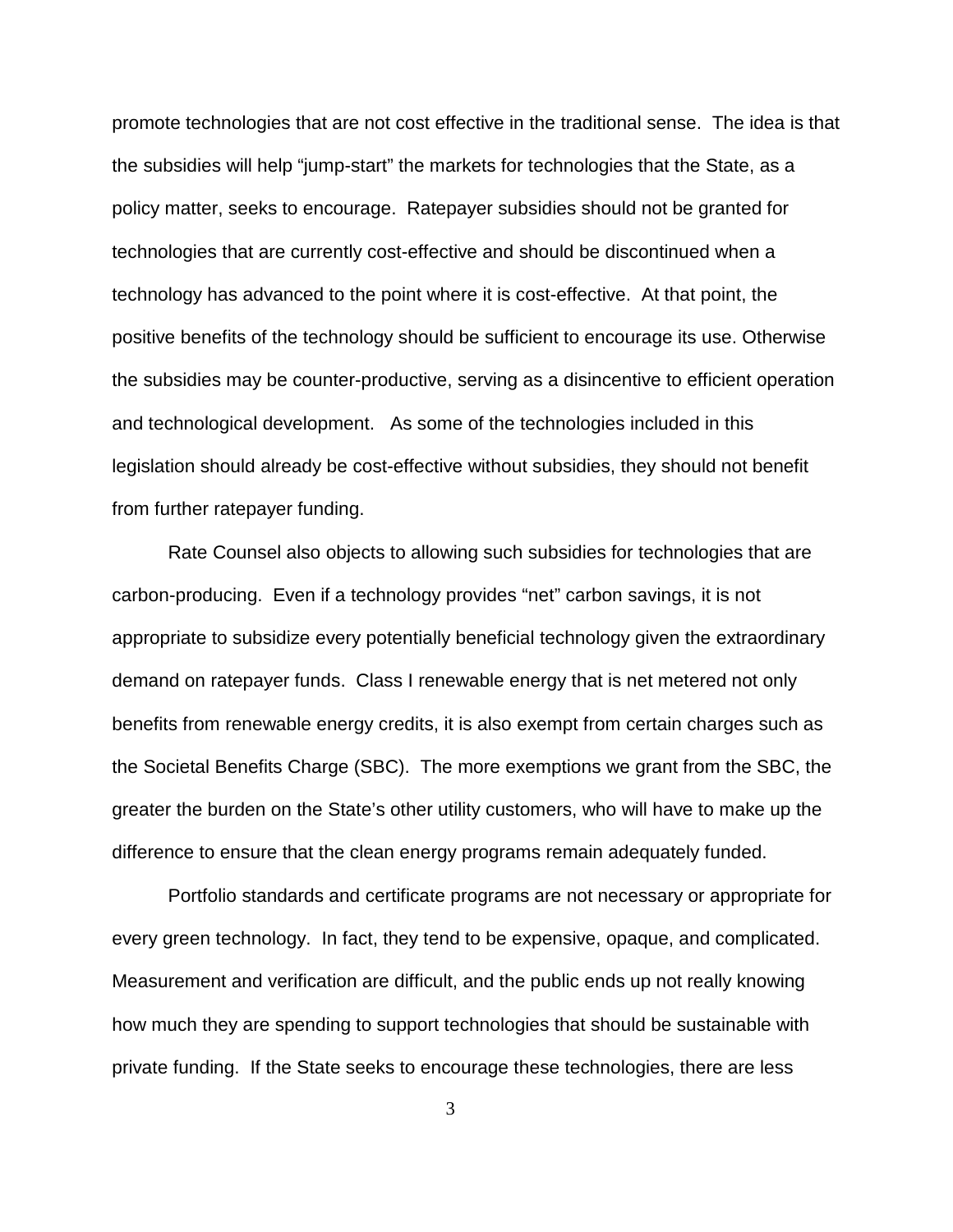complicated and more transparent ways to do so. Before a portfolio standard is imposed for these new technologies, an assessment should be made of whether they need to be subsidized, whether they should be subsidized, and whether a portfolio standard is the best means to reach our policy goals. Although we currently have two bills and a BPU proceeding looking at how to encourage CHP, that assessment has not yet been done.

 It is important to remember that every portfolio standard and certificate program raises rates. Like the renewable energy portfolio standards, this program could involve significant costs to ratepayers. This is especially true in the early years of the program, before supply catches up with demand for alternative energy certificates. New Jersey already has the ninth highest electricity prices in the country. Many ratepayers must choose between energy and other necessities such as food and medication. We should not embark on another ratepayer-funded program without a careful evaluation of the costs and benefits.

 With respect to the energy efficiency portfolio standard (EEPS) provisions included in S2700, Rate Counsel continues to believe that this is not the best means to promote energy efficiency. Rate Counsel is a strong supporter of energy efficiency and has supported a variety of programs, including those sponsored by the Office of Clean Energy and the utilities, to encourage energy efficiency. The difficulty with the proposal in S2700 is one of measurement and verification. Determining how an EEPS would work is not a simple task nor is it clear that an EEPS is the best way to promote energy efficiency. It is extremely difficult to measure and verify energy savings achieved through an EEPS. For example, if a customer agrees to turn out the lights whenever they leave the room or only use their washing machine at night, do they get a

4